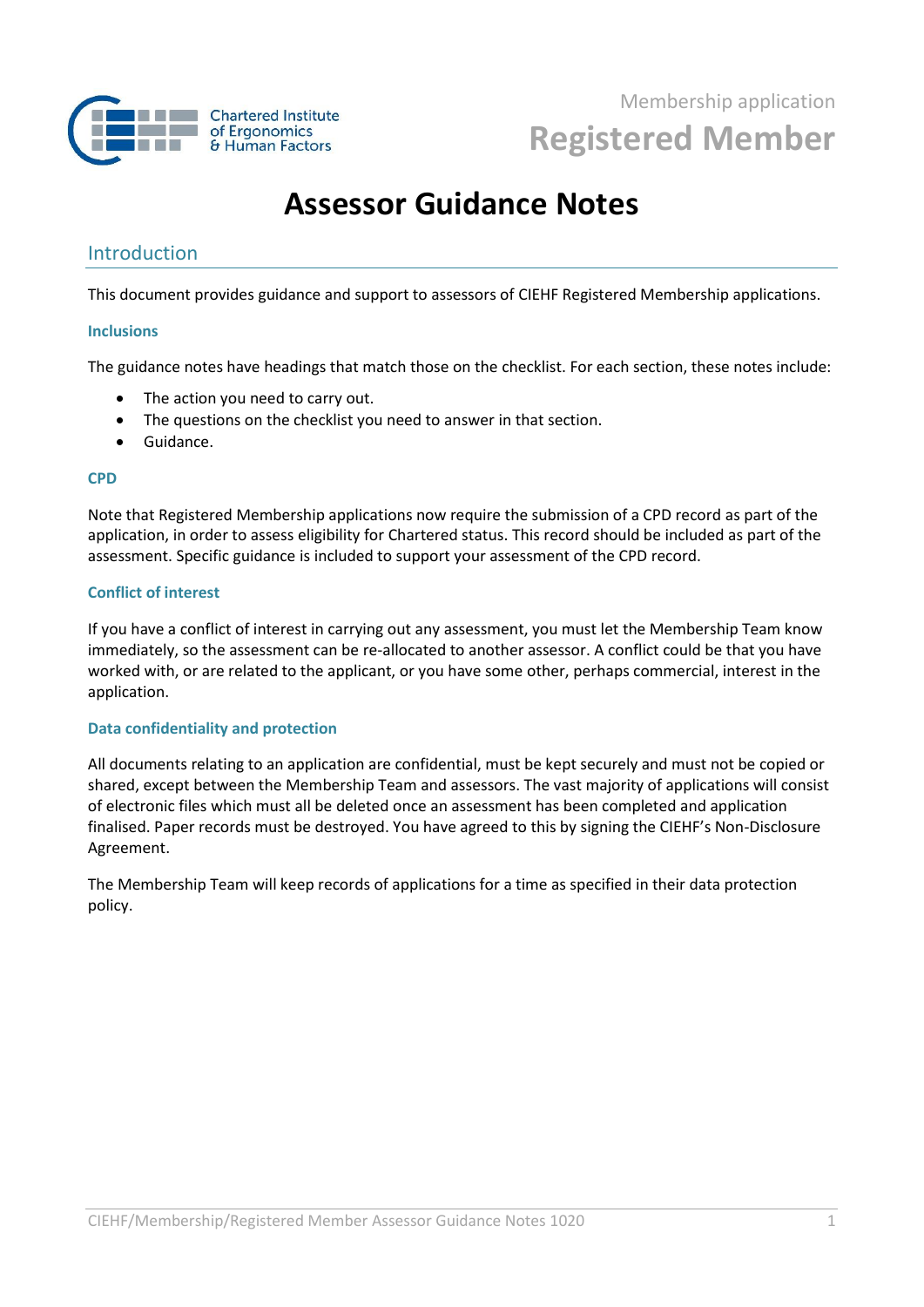# Guidance Notes

Before you start, you should be familiar with the information on the CIEHF website concerning Registered Membership at [http://www.ergonomics.org.uk/membership/registered\\_member/.](http://www.ergonomics.org.uk/membership/registered_member/) All applicants would have been advised to read this page including the FAQs at the end, before applying.

You should also note the requirements of the PAB Rules available from the CIEHF website at [http://www.ergonomics.org.uk/about\\_us/ciehf\\_documents/](http://www.ergonomics.org.uk/about_us/ciehf_documents/)

## Stage 1: Application preparation

## *Actioned by: applicant*

A complete application will consist of the following documents:

- The application form
- Professional competency list
- Referee reports (2 for mentored, 3 for non-mentored)
- Mentor reports (if applicant has less than 6 years' relevant work experience)
- Log-book (10-20 entries)
- Reports as evidence of experience (minimum 3)
- Qualification certificates
- CPD submission

### *Actioned by: The Membership Team*

- Confirm whether the applicant has graduated from a CIEHF Qualifying Course or not.
- Enter the total time covered by the applicant's log-book, total number of days of mentored activity and number of reports.
- Check that the referees are either Registered Members or Fellows and that one of them is employed by a different organisation to the applicant.
- Check that the mentor is a Registered Member or Fellow and is not a referee.

## Stage 2: Assessment

#### *Actioned by: Assessor*

Throughout the assessment, enter Yes or No to the questions on the checklist and enter comments to substantiate your responses. This is especially important where you find issues with the application. Doing this should also help you to formulate your overall decision about whether or not to accept the application.

## Referees

**ACTION:** Review the referee reports.

## **Q1-Q2**.

**GUIDANCE:** Are the referee's comments sufficiently supportive of the applicant and is there evidence that they know the applicant and their work well enough to support the application for Registered Membership? For example, have they had a period of working with or supervising the applicant?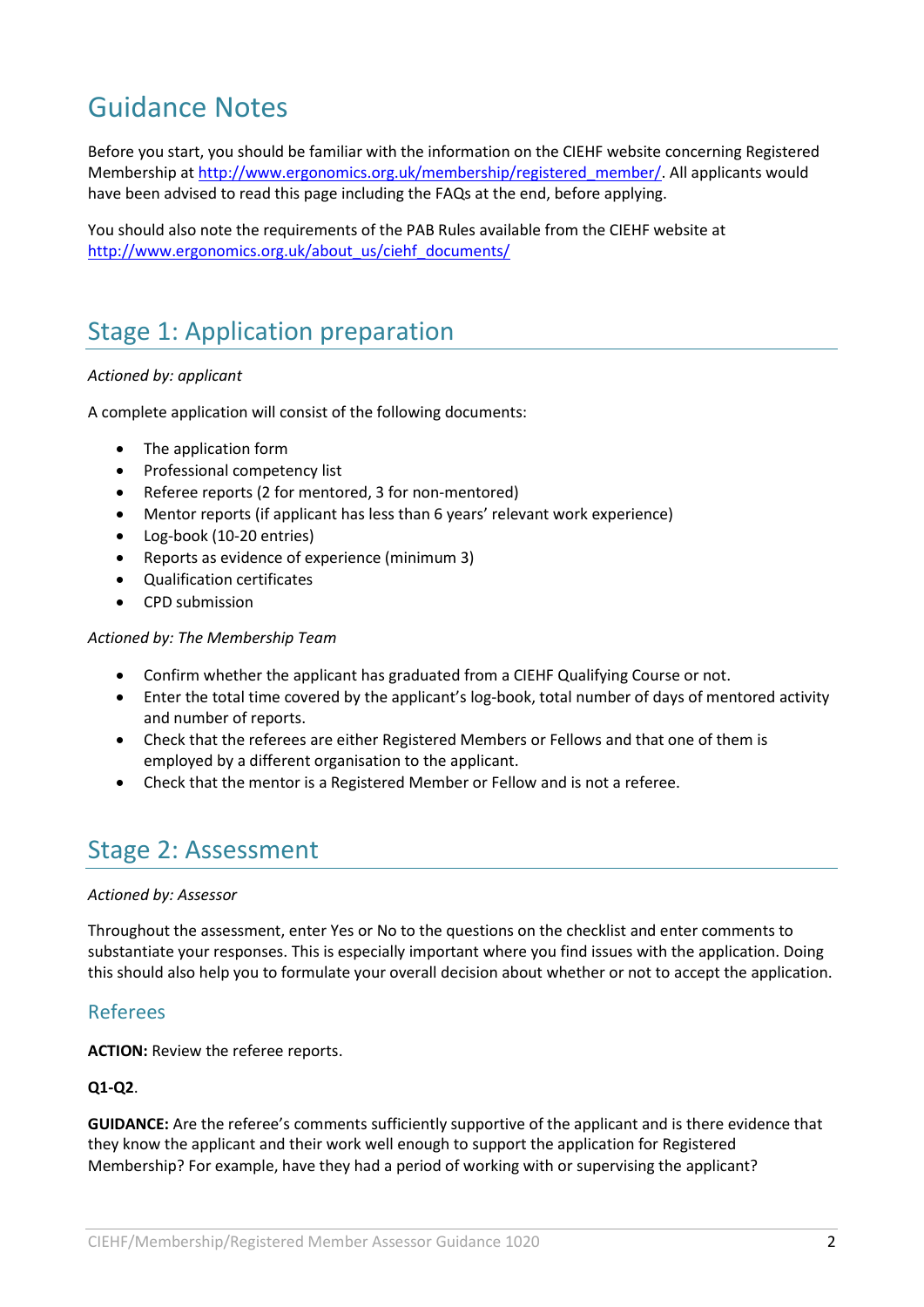## Mentor

*Note: Anyone with 6 years or more relevant work experience can apply without having had any mentored supervision.*

**ACTION:** Review the mentor's report.

### **Q3-Q6**.

**GUIDANCE:** Mentors should normally be a Registered Member or Fellow of the Institute, or equivalent in an overseas society. Where this is not possible an applicant may put forward a mentor of equivalent standing in another cognate professional body. The Membership Team will advise the applicant if such a mentor is acceptable.

In all circumstances it will be usual for mentored supervision to be provided by a work colleague but if this is not possible, the Institute may be able to help future applicants find suitable mentors.

The mentor's report should focus on the applicant's skills of problem definition and resolution, use of ergonomics concepts and techniques, and professional behaviour. Applicants who are *not* graduates of a Qualifying Course may have gained applicable knowledge derived from experience. The mentor would be expected to report on this.

## Log-book

**ACTION:** Review the content of the log-book and the mentor's associated comments (if mentoring has occurred).

### **Q7-Q9.**

**GUIDANCE:** The log-book should contain details of a minimum of 10 and a maximum of 20 projects. The examples of work undertaken in the log-book should be relevant and give some evidence of self-reflection and personal development. Each record should comprise:

- Brief summary with detailed documentation as an appendix, if appropriate
- Discussion of the salient components of ergonomics involved
- Discussion of the salient personal/professional skills involved
- Critique of the successful and less successful features

To provide detailed information about some of the work in the log book, the applicant must submit examples of their work activities. The minimum number of pieces of supporting evidence required is:

- 3 for a graduate from a Qualifying Course.
- 4 for a graduate from a non-Qualifying Course.
- 6 for all others.

Separate details should show any formal training or education received. Each record need not exceed one page, with text deployed economically (e.g. use of 'bullet points', compact sentences, etc.)

In the comments part of the checklist you need to briefly summarise why the log-book and supporting material confirms the applicant's fulfilment of the criteria (one or two sentences will normally be enough).

## Knowledge & Experience

**ACTION:** Review the knowledge and experience outlined in the log-book.

**Q10.**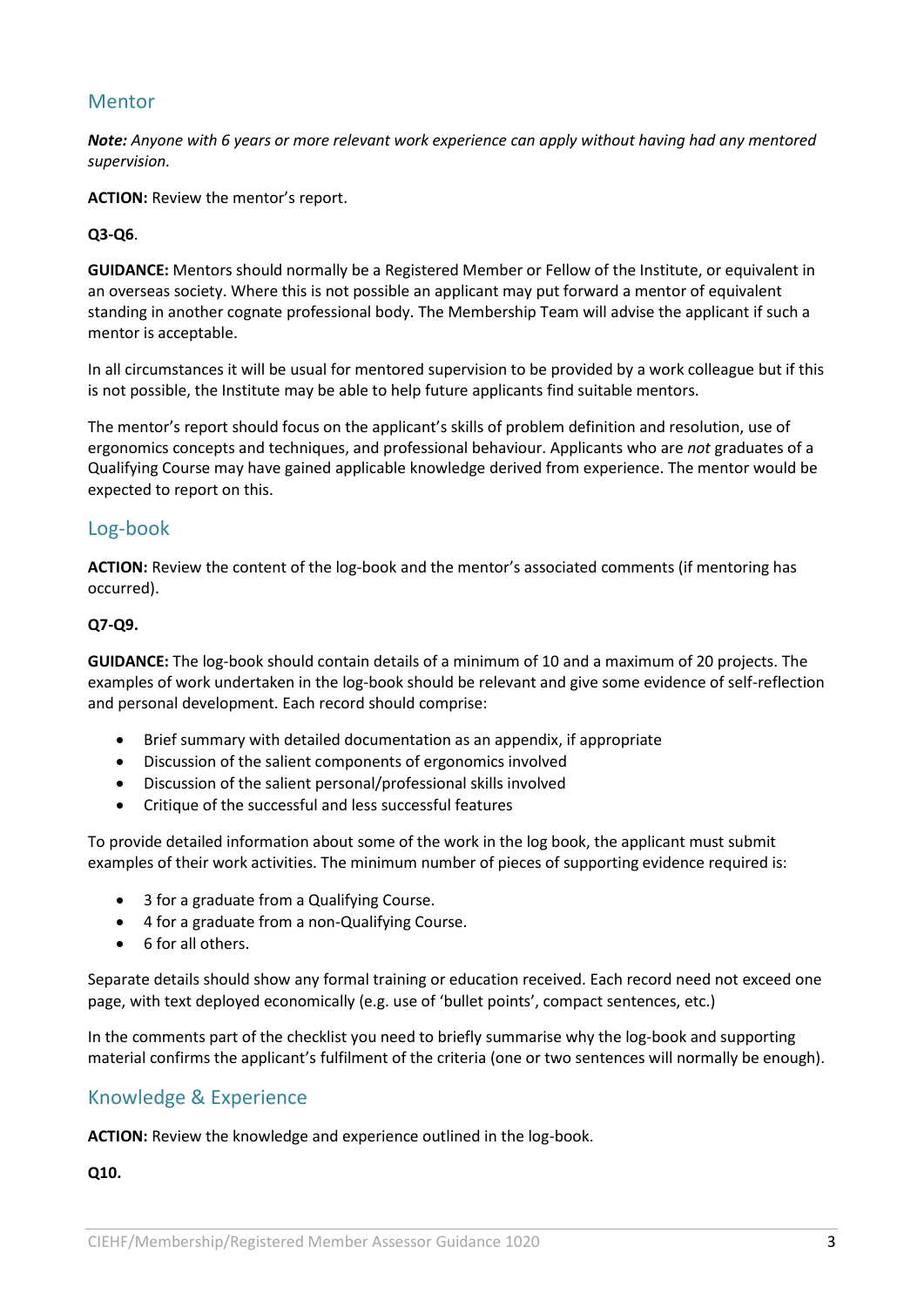**GUIDANCE:** The log book must contain between 10 and 20 separate records covering minimum periods according to the following table:

|                                        | Minimum period of qualifying | Minimum amount of    |
|----------------------------------------|------------------------------|----------------------|
|                                        | work experience required     | mentored supervision |
|                                        | (Full Time Equivalent)       | required             |
| <b>Graduate from Qualifying Course</b> | 3 years (300 days)           | 1 year (150 days)    |
| with mentor                            |                              |                      |
| Graduate from non-Qualifying           | 4 years (400 days)           | 2 years (300 days)   |
| Course with mentor                     |                              |                      |
| Graduate without mentor                | 6 years (600 days)           | N/A                  |

The applicant should have a minimum amount of qualifying work experience in the practice of ergonomics, and/or teaching, and/or research of ergonomics relevance:

- Teaching or research in, e.g. psychology or physiology, without multi-disciplinary and practical connotations, is not sufficient.
- The applicant's experience must be in applied work. Teaching or research must also be seen as leading towards practical application.
- All ergonomics work experience gained by graduate applicants following the award of their Qualifying Course degree counts in full.
- There should be evidence of human factors work having been carried out by the applicant within the 12 months prior to the application being submitted.

A Qualifying Course graduate applicant may include work undertaken during a period of work experience as part of their degree. Such work will count at a rate of 50% (i.e. one year's industrial placement counts as 6 months' qualifying experience) but to be eligible it must be suitably supervised, with a mentor's comments.

Note that there is no requirement for the applicant to have graduated from a Qualifying Course but in this case, they must demonstrate evidence of the full breadth of knowledge across the discipline.

## **Q11-14.**

**GUIDANCE:** See the full list of Professional Competencies in Appendix 3. You should look for the demonstration of some proficiency across the five Professional Competency areas:

- 1. Ergonomics / human factors principles
- 2. Ergonomics / human factors theory and practice
- 3. Human capabilities and limitations
- 4. Design and development of systems
- 5. Professional skills and implementation

You would expect to see a level of proficiency across *all* competencies between 'Novice' (level 2) and 'Advanced' (level 4). The evidence supplied by the applicant needs to cover all competencies and should specifically back up 'Advanced' or higher levels of proficiency claimed.

Qualifying Courses cover all competencies and graduation provides evidence of proficiency level 1.

You should look for evidence of appropriate application of the Professional Competencies based on logbook entries and evidence submitted. The log-book should indicate which entry addresses which competency.

Note there is no requirement for an applicant to have practiced in more than one sector provided they have demonstrated knowledge and competence in practice across the breadth of the discipline.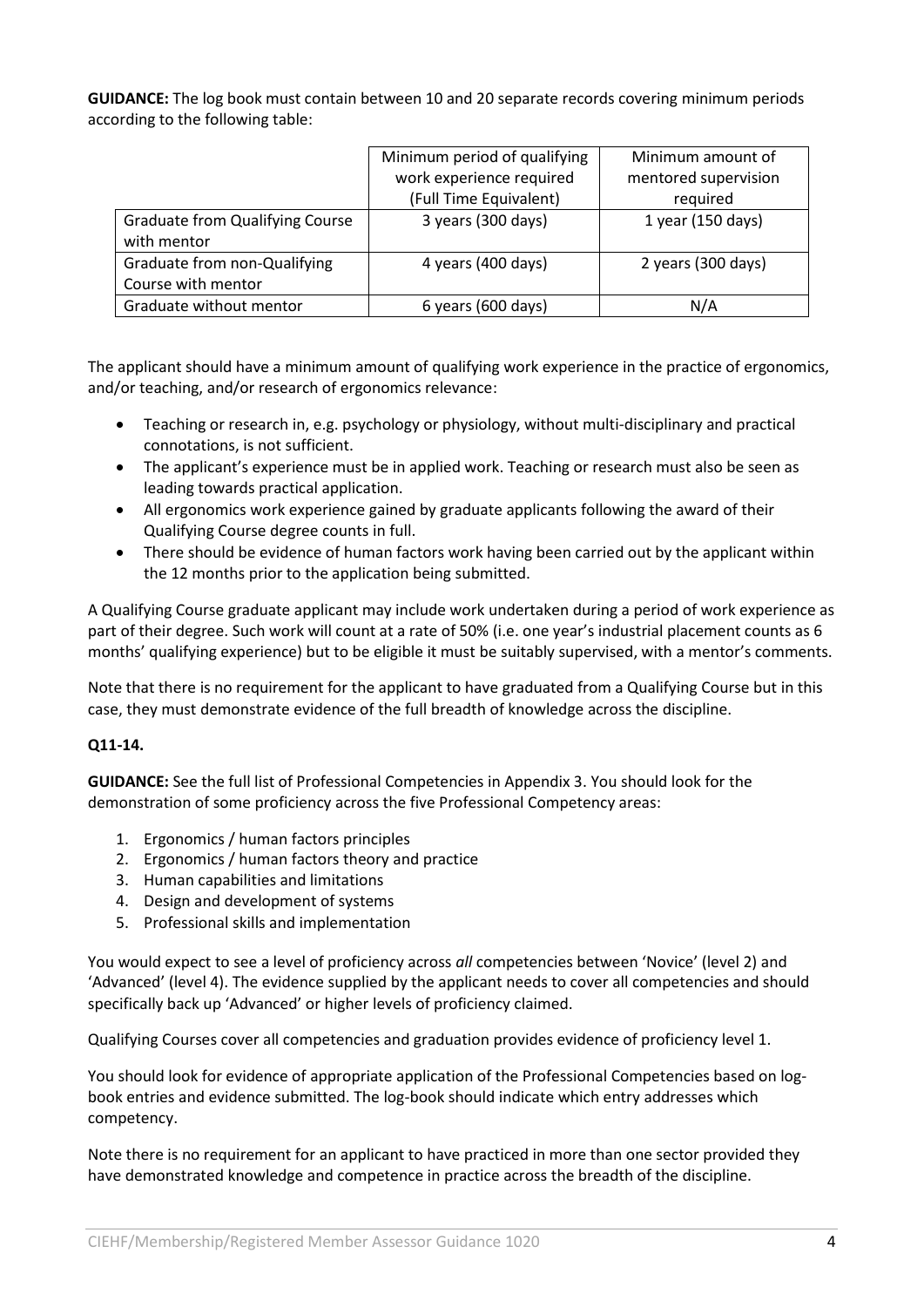## CPD

**ACTION:** Review the CPD submission.

## **Q15-Q16.**

**GUIDANCE:** The CPD record should cover 5 activities over a 12 month period immediately prior to the date of the application. Applicants should demonstrate that they continue to develop and learn beyond formal education and should show responsibility for their own professional development.

For the assessment, you should look for demonstration of additional and appropriate professional development rather than the more formal learning which should be covered in the log book, for example, attending events, carrying out private study, contributing to CIEHF activities, and completing training courses. The applicant must always demonstrate what they have learnt and how it has benefited their professional development.

There must also be a forward plan, with a minimum of 3 entries, showing how the applicant will maintain and develop their competencies in the following year.

Note that if the applicant is already a CIEHF member, they may submit a separate CPD record instead exported from their CIEHF membership account.

If the application, including CPD submission, is accepted, the applicant will be granted Registered Membership with Chartered status.

## Stage 3: Feedback & Decision

### *Actioned by: assessor*

**ACTION:** Add your final comments and feedback to the checklist, together with your decision whether to accept the application or not.

**GUIDANCE:** The Membership Team will use your comments to feed back to the applicant, so your feedback should always be informative, useful and constructive, even if your decision is to decline the application. The feedback should be a helpful part of the journey to a successful application. You should be aiming for a paragraph or two (or more if that would be beneficial to the applicant), whatever your final decision.

The options for your decision are:

**Accept:** If your decision is to accept the application as it stands, you should choose this option. You should always add a comment so the applicant gets some positive feedback for the effort they have made in compiling their application. For example, you could highlight, say, three particularly good parts of their application. You might also comment on anything that could be further improved, such as CPD entries, but please detail how it might be improved.

**Discuss:** If you have enough information but before you give your decision, you would like to discuss one or two points about the application with the other assessor, select this option, and detail the discussion points on the checklist.

**More information:** If you would like more information from the applicant before you make your decision, choose this option. You should add sufficiently detailed feedback to ensure the applicant can understand what you need, this will be used by the Membership Team to gather more information. Please take time to read back over your feedback as if you were the applicant. Is it clear and unambiguous? This is the area where there are most issues, when the applicant is given the feedback but then asks for more detail as to what the assessor is looking for.